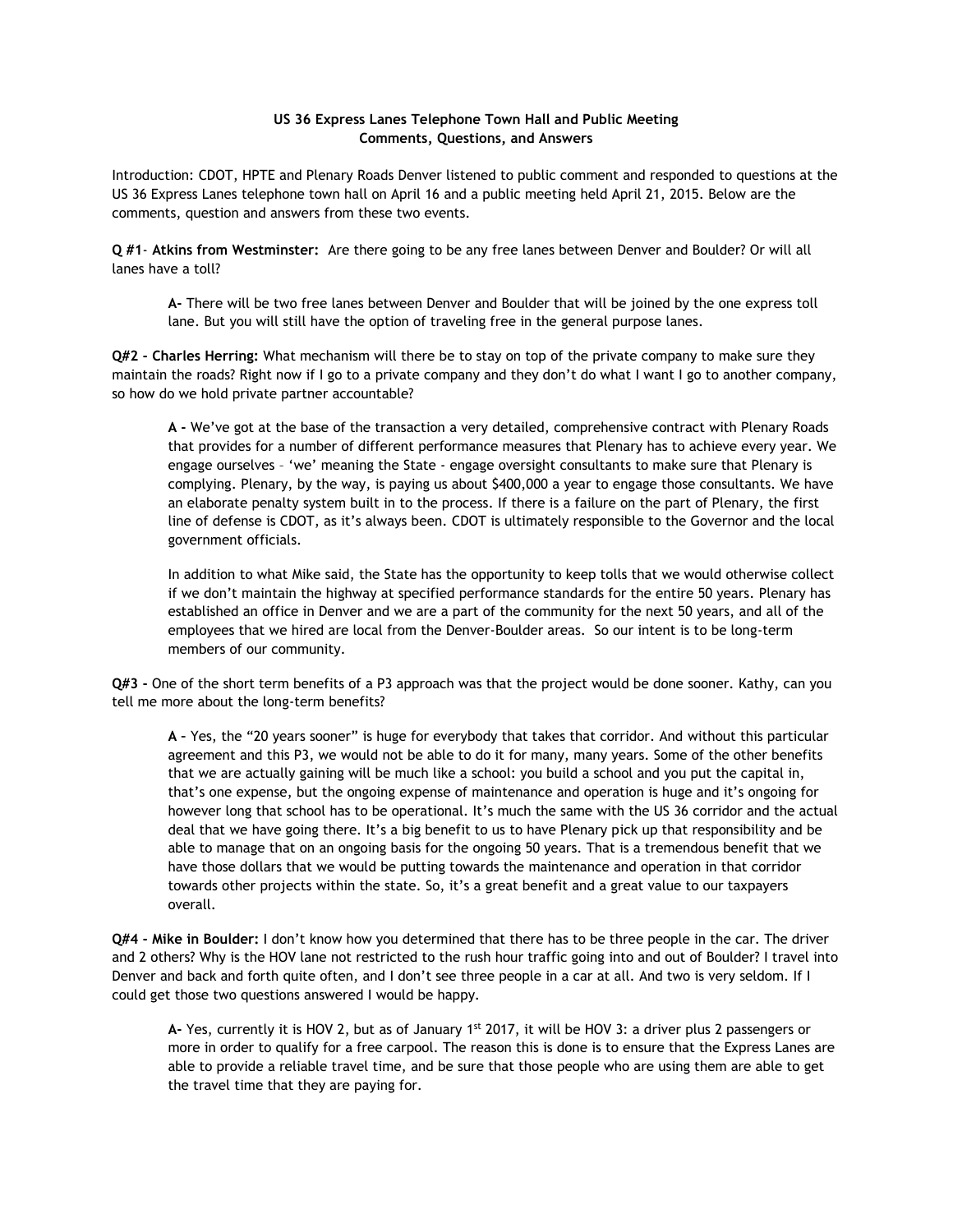**Q#5- Sid:** I Understand that we already pay a fairly significant gasoline tax, about \$.40 on every gallon that we purchase, almost 18% of the cost is taxation. As well as state income tax. Why is there a need for a fee or a toll for what should be provided as basic services from CDOT?

**A –** Yes, we do pay gas tax and we do pay income tax, but none of the income tax in Colorado funds transportation, only the gas tax. That gas tax in Colorado hasn't increased in more than 20 years. Neither has the federal gas tax, and because both of those taxes are assessed, as you point out, in terms of cents on the dollar and not a percentage, there's been no inflation adjustment for those taxes for more than 20 years. What all of that means is that we are still funding transportation at the same rate that we were funding it at in the early 70s. Now at the same time, we've added millions to our population in Colorado. And we've also got cars that are much more fuel efficient, that means they travel more miles on a gallon of gas, but pay the same tax they would have paid 20 years ago. The combination of all of those factors means that we are really underfunded in terms of the gas tax that we collect at the State and what the federal government passes on to Colorado. It's for that reason that we need tools like these managed lanes on US 36 to expand capacity and reduce congestion

**Q#6 - Online from Debra:** We in Boulder are angry at these non-solutions at our expense. First, Boulder loses its train, and now we are paying more to use our public highway.

**A-** The toll revenues help to pay for expanded capacity on the highway. Also, tolled Express Lanes are really there to help manage for future congestion. Remember, that the existing general purpose lanes are free and they will remain free. So you always have a choice, whether you want to use the general purpose lanes or if you would like to pay a toll or carpool.

**Q#7 -Keith in Louisville:** Has there been any consideration by the commission that in 2017, instead of charging for having to have 3 people, keep it at 2 and eliminate the single use tolls so that people have two in the car can go for free? And has the commission considered increasing the number of hybrid passes since there are a number of people in the Boulder community that do have hybrids?

**A-** The number of hybrids that are exempt from tolls is established by the legislature, not by the commission and it sounds to me that you know that currently that statute provides for a number - I think its 2,000 exemptions for hybrid drivers. I think there's a waiting list to get within that 2,000 limit. One of the issues is that hybrids, because they are more fuel efficient, are not paying a fair share of the cost of the roads, and I think the legislature in its wisdom put a limit on the number of exemptions that are available. That can be changed, but it's a legislative matter, not a commission matter.

**Q#8- Eleanor in Westminster:** Who will collect the toll fees and how is it distributed?

**A-** The toll receipts are collected by E-470 on behalf of Plenary. So, E-470 will collect the toll out of your prepaid account or license plate transaction if you don't have a pass. And they pass those monies on to Plenary.

**Q#9- Mark in Boulder:** One of the questions for the survey should have been, have you had a pass and you don't have one any longer? I used to have an E-470 pass it was so complicated, I didn't understand the billing and now it's going to get worse. So that's just a comment. My question is: E-470 is known as one of the most expensive toll roads in the U.S., and I don't travel on it, it's just too costly per mile. Is US 36 going to be in the same situation as E-470 and with the complications with how the company is going to be billed?

**A-** The US 36 Express Lanes project is a tolled lane, not a toll road. So there will be toll lanes on there, but you will always have that option for free lanes to travel anytime. So you have that option available forever.

**Q#10- Jennifer in Boulder:** I ride a motorcycle and wanted to know if it's still free to use in the HOV lanes?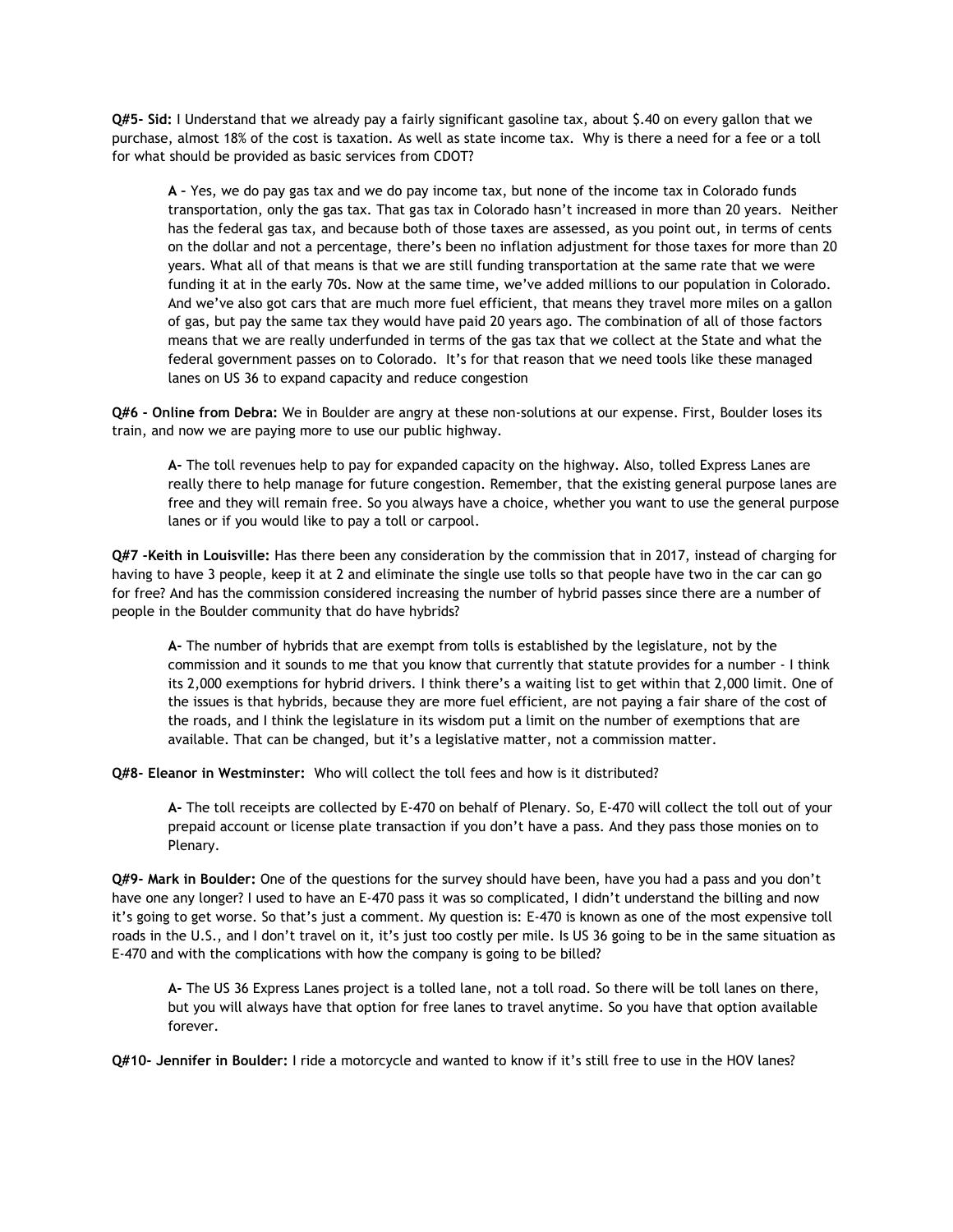**A-** Yes, for motorcycle users, you will be able to use the Express Lanes for free in the HOV lanes, and you will need to have an ExpressToll account and sticker pass. You need to have that account active in order to travel for free. If you are a motorcycle driver and you do not have a pass, you will be billed at a license plate tolling.

**Q#11- Julie in Superior:** Will all of Colorado go to HOV 3 in 2017, or just the US 36 corridor? If only the US 36 corridor, why do we have a different standard and what data was used to set that HOV 3 standard?

**A-** There will be uniform application of any HOV 3 Express Lane operated within the state transportation system by CDOT. So, as long as you are HOV 2, the other lanes will be HOV 2 and when the congestion requires that you go to HOV 3, the other lanes will go to HOV 3. So there won't be any discrimination.

**Q#12- Julie:** What standards were used to set HOV 3, since lanes appear pretty empty in the Denver corridor when it's been HOV 2?

**A-** The trigger for the change from HOV 2 to HOV 3, by in large, is a result of the level of congestion in the Express Lanes. So, when the level of service and the travel times start to get low, and people are not saving the time that they're paying for, and then there is a trigger to move to HOV 3. That's a function of the operation of the managed Express Lane.

**Q#13- Robbie in Westminster:** When the realignment is finally completed from the construction phase to the new phase, will the area grates that you drive over as you go eastbound into Denver and certain areas when you come westbound, will those be out of the roadway? Because right now, you're up against the barriers, and they're in the roadway as you go in on the sides.

**A-** Once the lanes are in their final configuration, only the bus on shoulder will drive over those gratings. For the RTD buses that are making a short commute, they will drive on the shoulder and those buses would drive over those grates but the traveling public will not.

**Q# 13 – an online question -** What oversight does CDOT have?

**A-**The partnership agreement that Mike Cheroutes mentioned earlier makes Plenary Road accountable for operations on the road, as well as maintenance and repair. There are very clear standards that Plenary has to live up to, and if the company doesn't live up to them, there are financial penalties. So what that means is, Plenary really takes on the risk of non-performance, not CDOT or the taxpayers. Under that agreement, CDOT has regular times for check-in, and the opportunity for auditing Plenary's processes and procedures. There are also limits on increases in toll rates and penalties for toll violations and before any of those rates are increased, and they're subject to approval by the State. So really, that partnership agreement provides great accountability for our private partner.

**Q#14 – an online question:** Will this town hall be recorded? I heard a wonderful explanation of your current fee schedule and would like to replay that explanation so I can better understand it or at least be able to read a transcript.

**A -**Yes, we are recording this call and we will place that onto our website.

**Q#15- Allen in Federal Heights -** I travel between Pecos and Wadsworth twice a day. If there was an accident in the free lanes and you had to get into the toll lanes, are you going to be charged for a toll? How's the State going to handle this, because I really believe that there's going to be a lot of people that avoid US 36 and start using 112<sup>th</sup> and 120<sup>th</sup> to get back and forth between I-25 and Wadsworth?

**A-** When there's an accident in the general purpose lane, and folks are forced to get into the managed lane, we waive the tolls during that period while the accident clears. The capacity on US 36 stays the same as before for free lanes, two lanes remain free, and the added capacity comes in the form of a toll lane and the addition of a bus on shoulders. Most of the RTD buses will either be in the managed lane or the bus on shoulder, so there will be more capacity on US 36 than you're used to. So our expectation is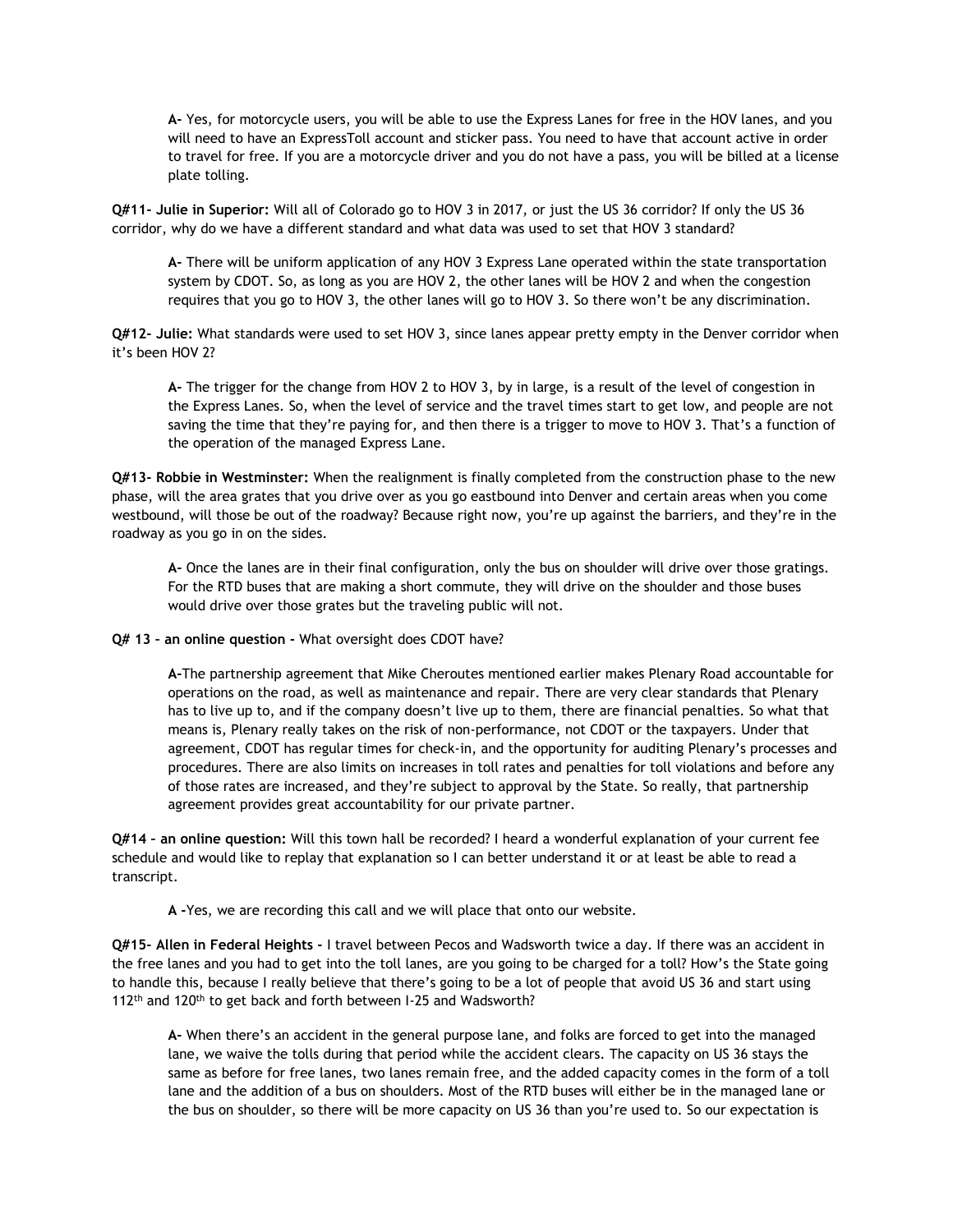that we will not divert traffic away from US 36 onto the side streets. The project will have an enhanced travel service called active travel management or ATM, which means there will be instant information relayed to travelers that there's an accident and where to merge to, and to get them information in real time so that they can prepare, and that will help them in the general purpose lanes as well.

**Q#15 – an online question from John:** How will the driver plus 2 passengers be enforced in 2017?

**A-** We've got state patrol enforcement of the HOV use of that lane, just as there is now. And frankly, if a patrol person catches you out there with less than the HOV requirement in the car, the fine is fairly hefty. It is state police enforced compliance with the HOV rules.

**Q#16- Catherine from Westminster:** Do we have any kind of performance revisions for the 50 year contract, where that is not just an absolute 50 year contract?

**A-**Let's discuss the requirements for HOV 3. That is going to be as of January 2017, and that will be consistent throughout the state. So everybody on any Express Lane that we have that are tolled, that will be a requirement for them to travel free, where HOV is offered. On the 50 year contract: yes that is 50 years, and it is a long contract, but in order for us to get the benefits that we needed and for Plenary to be able to get their return on their investment, it is a 50 year contract. They have their requirements that they have to meet certain and standards and then at the end of those 50 years it does revert back to the state to manage.

**Q#17- Shirley in Westminster:** Where is 88th and could you repeat the Colorado web address?

**A-**The address is www.CODOT.gov, and go into HPTE. 88th Ave is approximately Interlocken parkway. So the first phase of the US 36 corridor will open later this summer and that will go from Federal Boulevard to 88<sup>th</sup> avenue which about Interlocken.

**Q#18 - Gary in Lafayette:** The toll is increasing since I started using E-470 from Lafayette to DIA in 2007. I've seen the tolls increase from 50 cents per booth to \$2.75 per booth. In 7 years, even after we removed the human factor. Can we expect that same kind of toll increase on US 36?

**A-** One of the clauses in our contract is that we are not allowed to exceed a toll that would take you from Boulder all the way to Denver, which means that all of the toll plazas on US 36 and the single toll plaza on I-25, that total price cannot exceed \$13.91 indexed at 2013 prices. In other words, it is allowed to increase no more than the CPI inflation index at \$13.91 for the total one-way trip.

The toll rates are set in order to manage congestion and to provide a reliable travel time, so they are priced according to time of day and usage and that's where you'll see the change of price. Also, we want to ensure that folks who are paying that will be able to have a reliable travel time.

**Q#19 - Marian in Boulder:** What happens if this proves not to be profitable for Plenary and they go belly-up?

**A-** In that situation for Plenary, the state reserves the right to step back in and take over operation of the road. Plenary loses its equity investment, and we proceed with the operation of the road as it exists and it will be a seamless transition for travelers on that corridor.

**Q#20 - Email question from Paul:** If I get a transmitter, can I use one transmitter between cars or do I have to have a transponder for each car?

**A-** Each household can be on one account. However, you're going to need a transponder or sticker pass for each vehicle. They can all be under one account, but you will need a separate one for each car.

**Q#21 - Bret in Westminster:** I guess Bill Ritter's transportation bill might be what paved the way for the introduction of toll roads without voter referendum, I'm not sure about that, so with that, there are other pieces in that transportation bill including research into usage of license plates of people that travel on the regular roads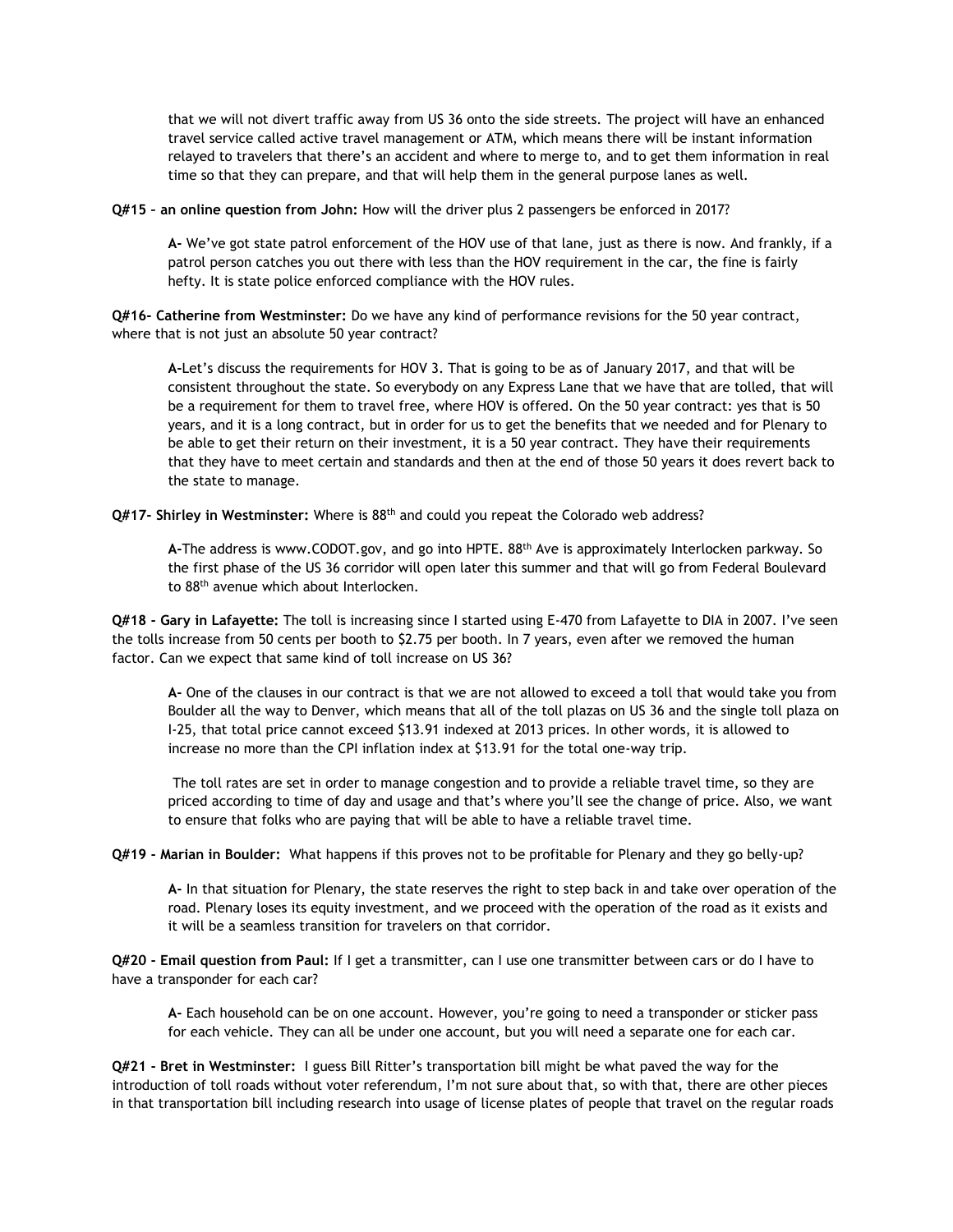to assess taxation each year based on the number of miles driven by that vehicle. That was sort of along with that bill. I'm wondering if pieces of that technology have also been introduced here?

**A-** Before the 2009 bill that created the HPTE, there was the Colorado Tolling Authority, so there's been the authority for the use of toll roads in Colorado since well before the Ritter administration. I think we're seeing more use of that option now because of the financial pressures that we discussed earlier in the call. With regard to license plate tolling or vehicle miles traveled, nothing in the works for that but certainly CDOT is staying up on the current technology and the options that might be available in the future. Certainly nothing on the horizon in that regard currently.

**Q#22- Cathy in Westminster:** Why does I-25 South get all of the upgrades, light rail gets developed in the South and there aren't extra charges to the people that reside in the South. When any of the improvements move North, they get delayed, cancelled or we get charged for them. It feels like an unfair distribution of tax monies to me.

**A-** Throughout the State, we try to be very consistent with the improvements that we're doing. Across the state, when we have expansion of any kind of service at all in lanes, we are considering, first of all, having managed lanes with those at this point in time so that we can pay for what we need to do with the few dollars that we have to do them with.

**Q#23 - Brent in Broomfield:** If you plan on using the toll lane during peak hours, have you considered possibly having a monthly fee that is not based on usage, so that you can have unlimited access to the express lanes?

**A-** That's a great question and it is a question that we have considered. We don't have plans to do that in the next year or two, but what will happen is we will put out survey questions. One of the things that we've learned from some of our competitors who are doing this in other states is there is a demand for that sort of thing, as well as a demand for if you use it so many times the next ride is free - what they call sort of the Starbucks mentality. So those are things that we are considering. Right now, we are extremely busy just trying to get the road built so you won't see that for the next year or so, but it is something that we are considering for sure.

**Q#24- Audrey:** What about the Express Lanes which will be used to facilitate RTD's express rapid transit service, which I feel is our region's near-term FastTracks investment.

**A-** We talk about choice in using the US 36 express corridor. It's the key concept in what's going on up there. The Express Lanes give a priority to the express buses, that's in large part why they are there. RTD spent in excess of \$120 million to facilitate these improvements, and in return they are going to try to give people up there a good, quick, reliable rapid transit service.

#### **Survey Questions and Results:**

**Survey Question #1:** Do you currently have either an ExpressToll pass that you use on I-25 Express Lanes for the Northwest Parkway?

**Responses:** 40% of participants on this call said they have an ExpressToll Pass; 60% of participants do not.

**Survey Question #2:** How often you think you'll choose to use the Express Lanes as a solo driver, instead of the general purpose lanes.

 **Responses:** 4% said you would use the lanes several times a week, 16% said 1-2 times a month, 28% said 1- 2 times a year, and 52% said never use the Express Lanes as a solo driver.

**Survey Question #3:** People in Boulder County use a variety of transportation modes to get to and from work. For full- or part-time workers on the telephone town hall, which form of transportation do you most often use to get to work?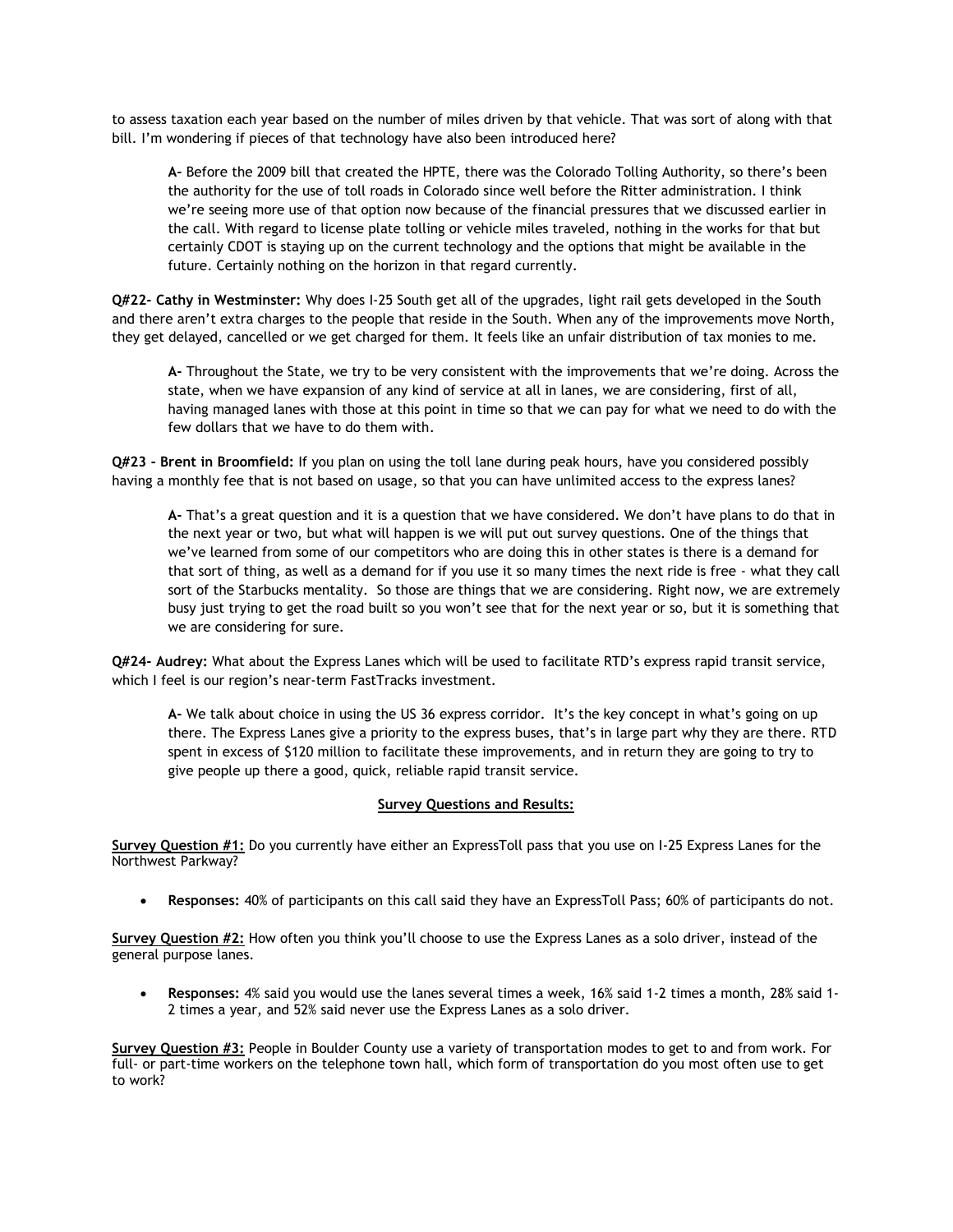**Responses:** 6% of you said you carpool, 4% said you bike to work, 1% said you motorcycle, 13% take the bus and 76% of you said you drive alone.

# **April 21 Public Meeting's Comments, Questions and Answers**

**1) Question/Comment: Frederick Dukic, Lafayette** – Who and what is holding that part of the road up between Lafayette and Golden, and who do we talk to move this process on? When will the beltway be finished? I've lived in New Jersey and Boston and even Manchester, NH, and the traffic here in Denver is the worst. Eventually we are going to need that capacity.

> **Answer:** The beltway concept has been a process that is ongoing and planning for 2 decades, at least. There have been challenges in the communities with concerns about the beltway coming through their communities. A recent court case was decided that allowed for a land swap that will help move some of this process forward, the planning and future construction, and then working to identify some of the funds for that program. So it's not right on the horizon, but there is progress being made and it looks more promising than it has in years. There are still some challenges in determining how to mitigate the impact of some of the highways in those communities.

> The problems are two-fold, political and financial. The folks on the west part of the beltway have recently joined in a coalition effort to sit down with governments and discuss ways and means to get that done. I think it won't be long before it is open. We have some ideas about financing the rest of that loop. We're at the same time coming around from the South with a phase on C-470 that will be an express lane in the next two years. We will continue that up to I-70. I hope be able to close the loop within 5 years. Things are starting to move. I agree it doesn't make sense to go sequentially, we should be moving as a system.

West Connect is being led by Jefferson County. One of their commissioners is spearheading the effort, Don Rosier.

**2) Question/Comment: Mark Rowlins, Broomfield** – I look at this project and I see that the Boulder Turnpike has been overloaded with traffic for 20 years and we are doing all this construction and we're only going to put a little bit of traffic on the toll part. Doing the math it would cost riders \$96,875 a year. We built the whole interstate highway system with taxes it served the public and business and the US very well over that period of time. We are all going to look back at this and think "what happened, why did we think this is a good idea?" Even if this is a good idea, why didn't we add another free lane? 1. We want to force traffic into the toll lanes 2. Well we don't have the means to give another lane so why not just toll the whole thing! All governments have a responsibility to provide infrastructure. If we continue to let the private industry take over this, we will be so over burdened with tolls.

> **Answer:** There isn't an easy solution and we have worked to try to find a solution for the community. I think the solution that has been found is one that is touted from a national level as being a model from a multi-modal perspective. But recognizing that with that comes how we pay for those projects and this is where we are today. So recognize the frustration.

**3) Question/Comment: Marcia Kosar, Boulder** – There were no signs on the highway telling people there was a meeting tonight. I can't believe this is a 50 year deal – this is ridiculous. The state should not do anything this long term. We need roads all over the place and we haven't raised the gas tax in years. I'm shocked at the prices you are putting on the tolls. Yes it is a Lexus lane that's what it will be. I'm shocked at the HOV 3 too. I think I would like to remain at 2 when it's not rush hour.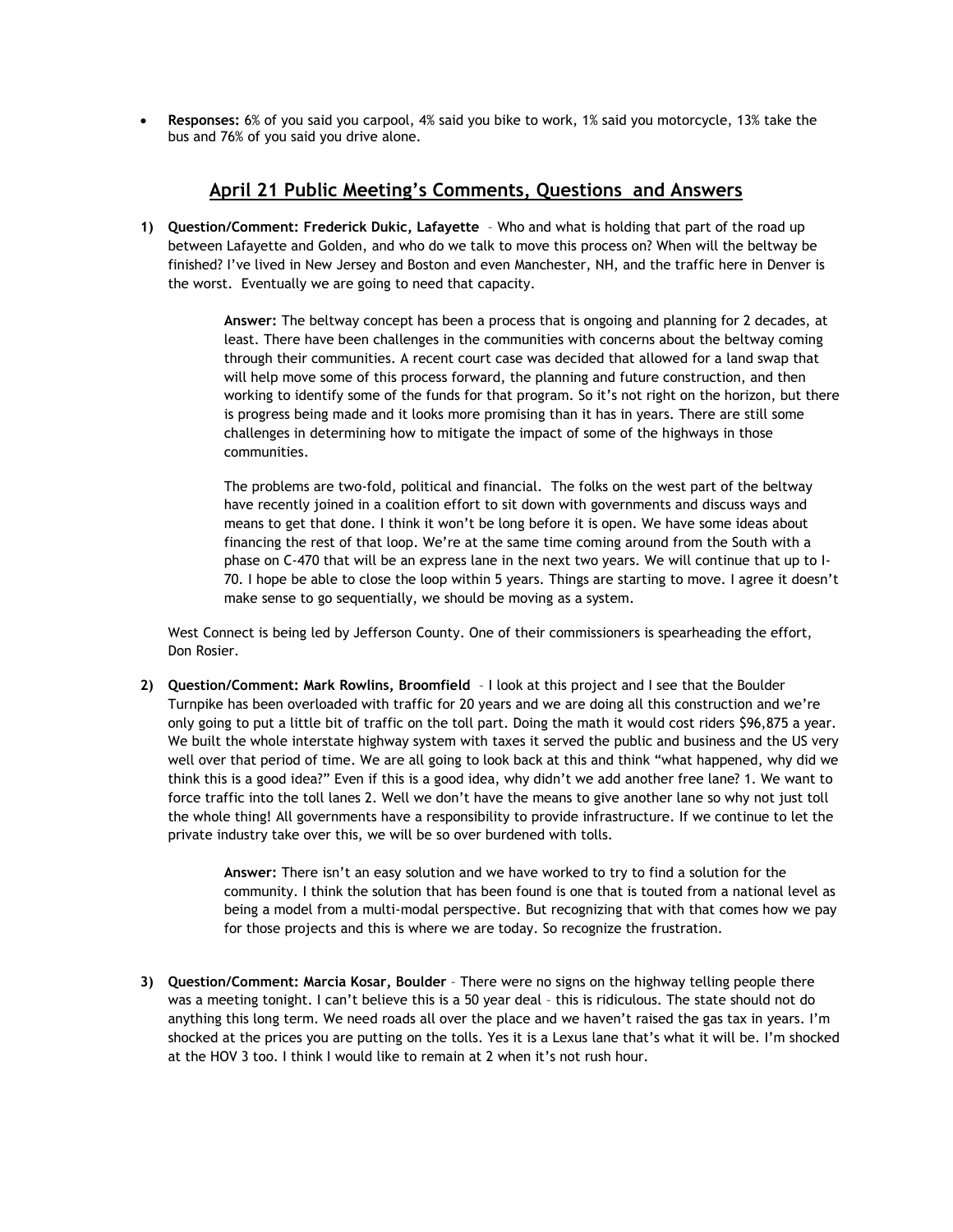**Answer:** Right now we have an HOV 2 policy and we're getting to the point where the volume on the I-25 Express Lanes is starting to impact the reliability of that lane. So we have some commitments with our partners, with RTD, to assure that their buses can travel at a certain travel speed, approximately 45 mph. So I'll use 25 as an example why the HOV 3 is becoming potentially a policy here no later than 2017. We are starting to impact those travel times and the lane is starting to clog to the point where it's no longer a reliable lane for people to travel in. So that's the reason for the shift to the HOV 3 policy.

During peak hours, we're starting to get to that point. Not saying we're there yet, but we're studying it and we are starting to get to that.

**4) Question/Comment: Alan Farb, Westminster** – You keep talking about choice, but that's a rather limited choice you are offering up there. How many lanes do we have going into Boulder now? What are the choices really? We can't even get 2 people in a car, why would we change it to 3? I'm thinking about a retired couple on a fixed income will not have the option of using the HOV lane because it is just 2 of them. I would still like more choice – income based. Charge less for people who make less money. Why not issue all of us transponders free every year until we get the high speed rail we were promised and have been paying for? Just keep in mind for pricing that it is expensive and it could be cost prohibitive.

> **Answer:** Speaking for RTD right now for just a quick second. As you know, as part of the FastTracks plan, RTD components to the Boulder area were two. First, was the bus Rapid Transit System, which is going to be provided directly on the U.S. 36 corridor in these Express Lanes. The second was the proposal for the commuter rail that would be further off the corridor and up towards Longmont. Obviously as you know, the challenge has been with the commuter rail. So this corridor was the only corridor in the Metro area that had two options for two pieces of the FastTracks plan. They are delivering on the one. And they have talked a lot about the study of commuter needs, but costs to do the commuter rail are too great right now. The Bus Rapid Transit is that solution at this point in time. And I believe that study proposed the extension of the Bus Rapid Transit system.

The premise for CDOT as a policy moving forward is that CDOT is no longer building three general purpose lanes.

Let's distinguish between the RTD sales tax and that funding the transit systems versus the taxes that you pay at the pump. So you've not voted to make an increase to add additional revenue for us to pay for roadways since the 1990s.

People are voting with their feet in moving to Colorado. They are increasing the congestion of our roads and I think what people have asked CDOT to do is how do we address the congestion that population growth causes. This solution is the best solution to adapt to new millennial's looking for multi-modal transportation options.

**5) Question/Comment: Keith Thompson, Westminster** – Is there any kind of cap on the amount of profit Plenary can make on this project? Can you switch to a HOV 2 when it isn't peak hours?

> **Answer:** The contract provides that at the point when Plenary pays off the debt that it has undertaken, and gets its return of capital; we will start sharing the toll revenues, we being the state and Plenary. In addition to that, there's a maximum toll that keeps a cap on things and you can only raise tolls so far before the total revenue starts dropping off. There are practical limits to it and there are contractual limits to it. There is a fixed formula in the contract about what comes back to the state that goes up to a 50/50 split.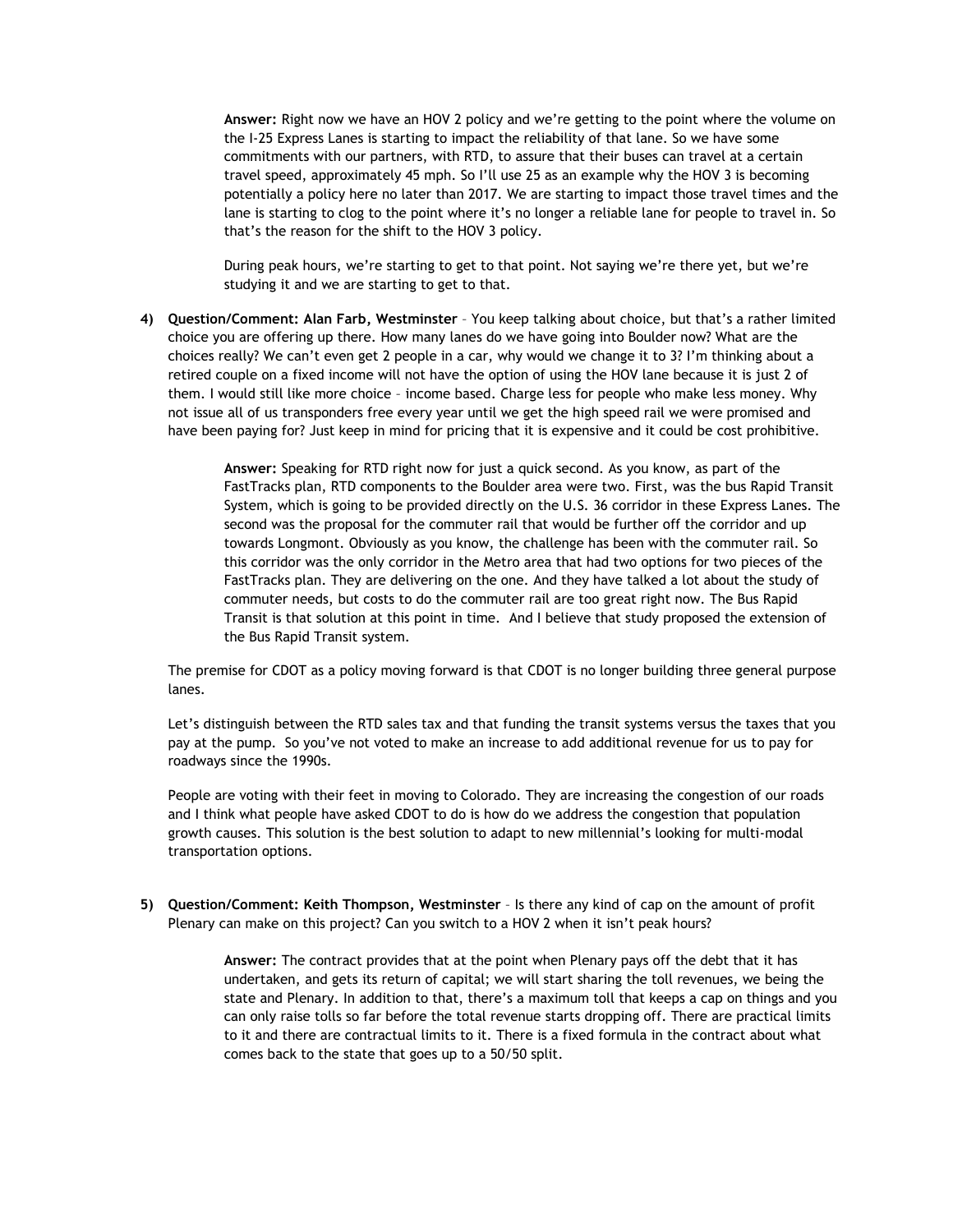- **6) Question/Comment: Theresa Lubben, Westminster –** Please consider the plans for HOV 2+, and if there can be HOV 2+ options during off-peak hours. During off-peak hours it can be challenging to plan and organize enough riders for HOV 3+, and is HOV 3+ necessary during off-peak hours.
- **7) Question/Comment: Connie Johnson, Broomfield** I live halfway between the turnpike and where a rail line would go. I feel like it's been one thing after another. I think you're going to find HOV 3 will be really difficult. Is it possible to start out with one toll and end up with something completely different? Or are these standard times? So is the toll is fluid? How do the buses get in and out of the tolling lane?

**Answer:** If you go under a sign and it tells you, "this toll is an accumulation of gantries along the path." So if you get to a gantry it will take a picture of your license plate or read your tag, there will be a sign that says what the toll rate is at the next gantry. The toll rate increases as traffic congestion increases.

**US 36 Express Lanes Telephone Town Hall (April 16, 2015) – Messages from Call Participants - Comments, Questions, and Answers**

# **Introduction**

*CDOT, HPTE and Plenary Roads Denver listened to public comment and responded to questions on the US 36 Express Lanes project during a telephone town hall on April 16, 2015. More than 5,000 residents of the US 36 corridor area participated in the telephone town hall. In addition to more than two dozen questions that were posed and answered during the call, more than 70 recorded messages were left by participants of the telephone town hall. Those recorded messages included the following questions and comments, which have been edited for clarity, categorized and answered below.* 

## **ADJACENT ROADS**

**Q- What will happen if you force much of the traffic off US 36 and onto the side roads? For example, US 287 between 36 and Arapahoe, which is already heavily congested—has anyone studied the increase in traffic on the non-toll roads if more motorists use those roads to avoid US 36?** 

**A-** Upon completion of the US 36 Express Lanes project, the capacity on US 36 for free lanes will remain the same with two general purpose lanes. The added capacity comes in the form of two new tolled lanes, one in each direction, and the addition of bus access on shoulders. Most of the RTD buses will be in the Express Lanes, so with this project, there will be more capacity on US 36 than before. Also, the project will have an enhanced travel service called active travel management or ATM, which will relay instant information to travelers if there's an accident or heavy congestion and where to merge, to provide motorists with information in real time so that they can prepare—which will improve traffic flow on US 36, and reduce traffic impacts on nearby roads.

# **AESTHETICS**

#### **Q- What are the plans to restore the views and beautify the highway between Superior and Boulder?**

**A-** As the construction nears completion on Phase 1 of the US 36 Express Lanes project (to 88th/Interlocken) in the next few weeks, and then is completed in early 2016 on Phase 2 to (to Table Mesa/Foothills Parkway), the visual impacts of construction, construction machines, barriers and orange cones will be removed. As part of this project, through land trades and acquisitions, a net increase of 27 acres is now part of the overall Boulder County Open Space system, and the project is also mitigating 21 acres of wetlands on existing City of Boulder Open Space property. Also, Davidson Mesa Outlook, between Superior and Boulder, reopened in early January 2016. The site has been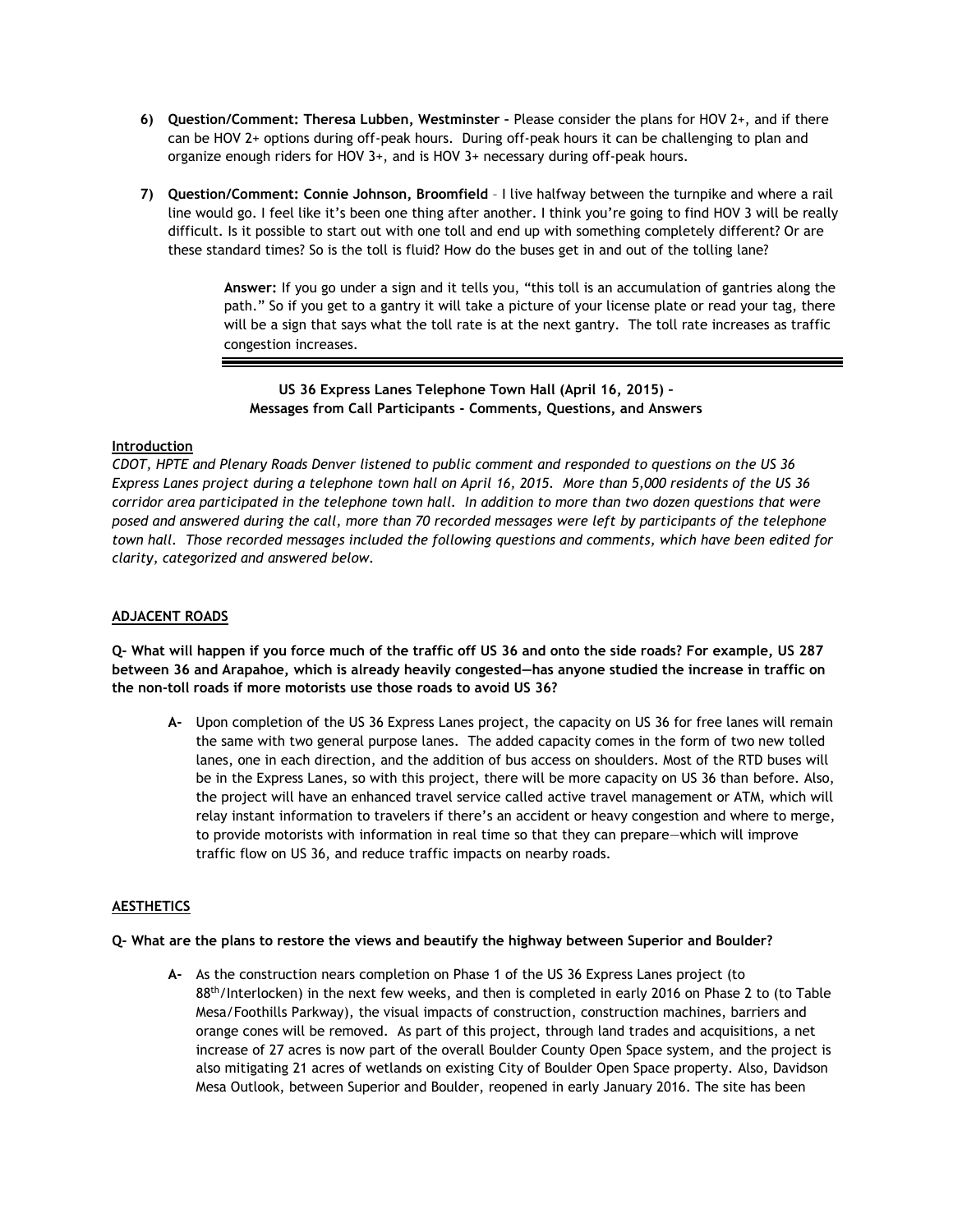reconstructed and improved.

### **BIKEWAY**

**Q- Will the bikeway from 88th and Sheridan connect with one of the open space bike paths going downtown? Will there be a bike trail at Sheridan Boulevard, across or under, at 88th?** 

Bicyclists on the US 36 bikeway will have to cross at signalized intersections at three locations: Sheridan Boulevard, Church Ranch Boulevard and 88<sup>th</sup> Avenue. All of the remaining crossings are grade separated. There will also be way-finding signage to guide bicyclists to existing bike paths and trail systems within the corridor, including connecting with trails to Denver.

#### **BOULDER TRANSPORTATION ISSUES**

**Q- Are there still plans to run a light rail through to the 70th and Broadway Park & Ride, and eventually into Boulder? If so, what is the time frame for RTD?** 

A- Construction of the first 6.2-mile electrified segment of the Northwest rail line between Union Station and Westminster stations began as part of RTD's Eagle P3 project, which is set to open in 2016. However, funding for the remaining 35-miles of the rail line is currently not identified.

**Q- Why are we paying tolls again, when US 36 was a toll road and already paid off? It seems unfair that our main road in Boulder is being expanded with tolls, but the roads in the south metro area are being expanded without tolls.** 

A- Eighteen miles of US 36 opened as a four-lane toll expressway named the Denver-Boulder Turnpike in 1951, and tolls were removed in 1968. When built, the turnpike had only one interchange (in Broomfield), but in recent decades, nine other interchanges have been added as population in the corridor has grown—but the lane capacity on US 36 was not expanded during this time.

CDOT tries to be very consistent with roadway improvements. Across the state, when expansion of any kind of service in lanes is necessary, the addition of express lanes is a primary consideration. This is due to budgetary challenges in keeping up with our transportation system needs, and to ensure mobility choice and reliable travel times in our most congested corridors. The planned expansion of C-470 in south metro Denver will include tolled Express Lanes, and that is also the plan for the reconstruction of I-70 East in northeast Denver.

#### **BUS RAPID TRANSIT**

**Q- Will individual cars on US 36 be allowed to use the shoulder that the bus rapid transit (BRT) buses are going to use when traffic is backed up?** 

A: No.

**Q- How will the BRT program integrate within the updated US 36 corridor? Will there be direct service from downtown Boulder to downtown Denver? Can you can take the bus starting in Boulder and get all the way to Denver on a single fare, or if you make the transfer at the light rail in Westminster?** 

A- The line's six stations include US 36 at Sheridan, Church Ranch, Broomfield, Flatiron, McCaslin and Table Mesa. BRT vehicles will continue on to the Boulder Transit Center and to the Boulder Junction at Depot Square from the Table Mesa station. Named the "Flatiron Flyer," BRT will offer riders their choice of express between Boulder and Denver, or making stops at all stations (including Westminster, where a transfer to the Northwest rail line could be made). For more information on RTD's bus rapid transit service on US 36, visit [http://www.rtd-fastracks.com/us36\\_1](http://www.rtd-fastracks.com/us36_1)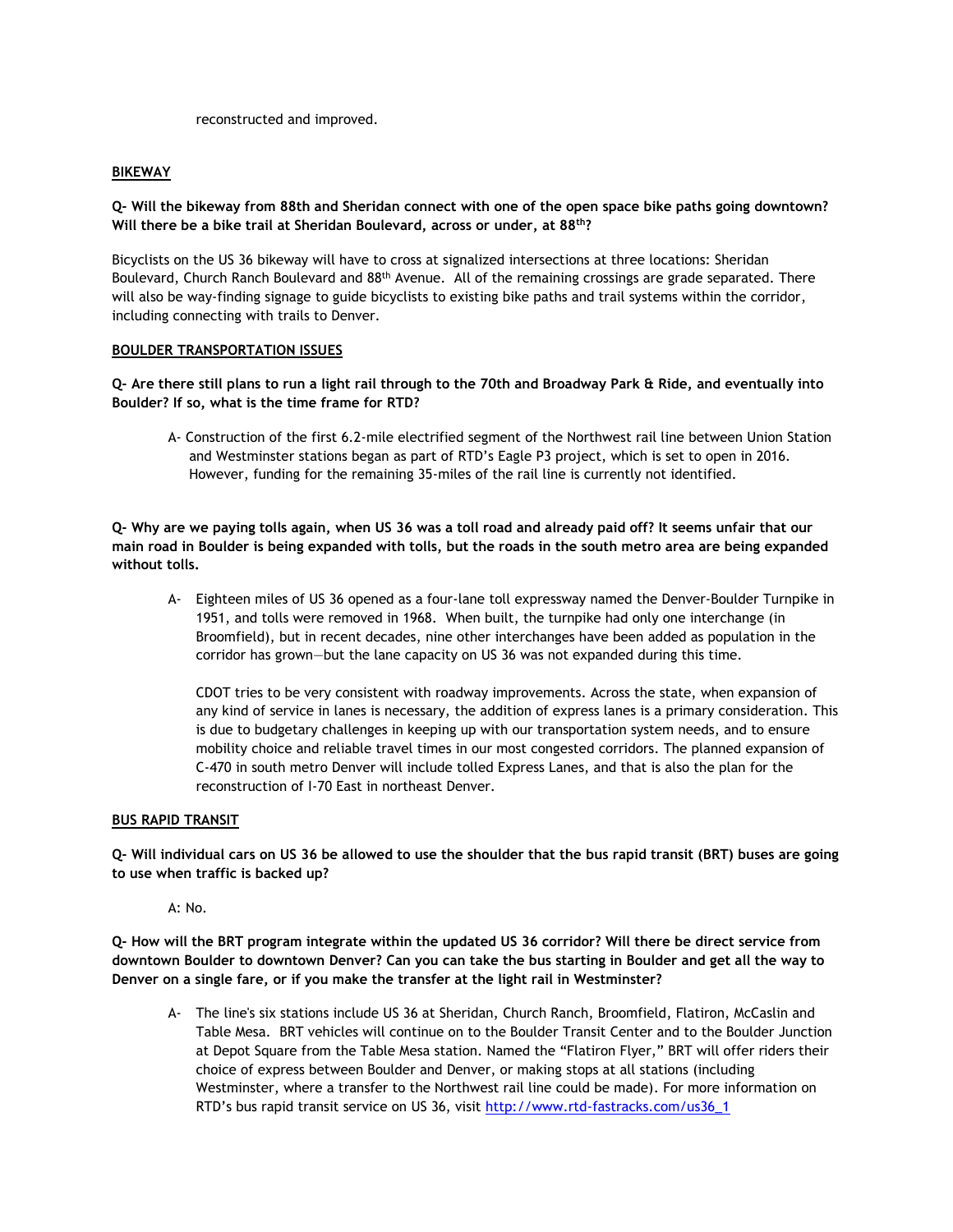#### **EXPRESS LANES**

**Q- What's the purpose of the Express Lanes? Why not remove the concrete barriers and open those lanes to general traffic?**

A- Express Lanes increase roadway capacity and help manage congestion on the highways. Rather than continuing to build lanes on congested highways, Express Lanes provide greater mobility choice by allowing drivers to ride the bus, carpool or pay a toll to use as a solo driver as an alternative to the free general purpose lanes. They are also built to complement existing general purpose lanes, providing drivers the choice of a new, optional lane. Express Lanes work to move more people, rather than simply move more cars. US 36 is an example of this new approach to increase travel choices and provide operational efficiencies through a variety of travel options that include transit, biking and walking paths, carpooling and Express Lanes. By presenting choices, Express Lanes will reduce delays, manage congestion and keep travel times reliable for motorists.

**Q- Are the toll road and the HOV the same lane? Is this section of the road only open in the beginning of the day one direction, and then it goes another direction at the end of the day? Or can you take the toll in and out of Boulder at any time?**

A- US 36 is not a 'toll road' – there are still two lanes of free, general purpose capacity in both directions of US 36, same as today. The new Express Lanes accommodate carpoolers, riders on RTD's bus rapid transit service, and solo drivers who choose to pay a toll to use the Express Lanes. The tolled Express Lanes will be open into and out of Boulder at all times, and they are not reversible (as they are on I-25 in Denver).

# **Q- How will I access the Express Lanes on US 36? Will there be a barrier between the free lanes and the Express Lanes?**

A - There will be designated entrance/exit areas between each interchange that will be clearly identified by overhead signage and pavement marking, or by a barrier. Travelers will enter the lanes where the pavement stripes are a white dash, or when there is a break in the barrier. At all other areas, the Express Lanes will be separated by a solid, double white line. Crossing double, solid white lines is prohibited by law.

### **GAS TAX/TRANSPORTATION FUNDING**

**Q- Why have voters not been given the opportunity to pay taxes to invest in our future and in our infrastructure? Why can the state of Colorado not simply raise the tax gas instead of having citizens pay for the usage for these roads?**

**A-** Raising state and local gas taxes in Colorado requires voter approval. Recent public opinion research of Colorado voters statewide indicates there is no appetite for tax increases.

#### **Q- Does the toll fee fully fund this project?**

**A-** No. The tolls will be used by Plenary Roads Denver to operate and maintain the managed lanes, reconstruct them when necessary, ensure reliable travel times through dynamic pricing of tolls, and repay its debt and equity contribution—exceeding \$170 million—to the project. Any excess toll revenues will be shared with HPTE and applied to the corridor in consultation with the local governments.

### **HOV 2+/HOV 3+**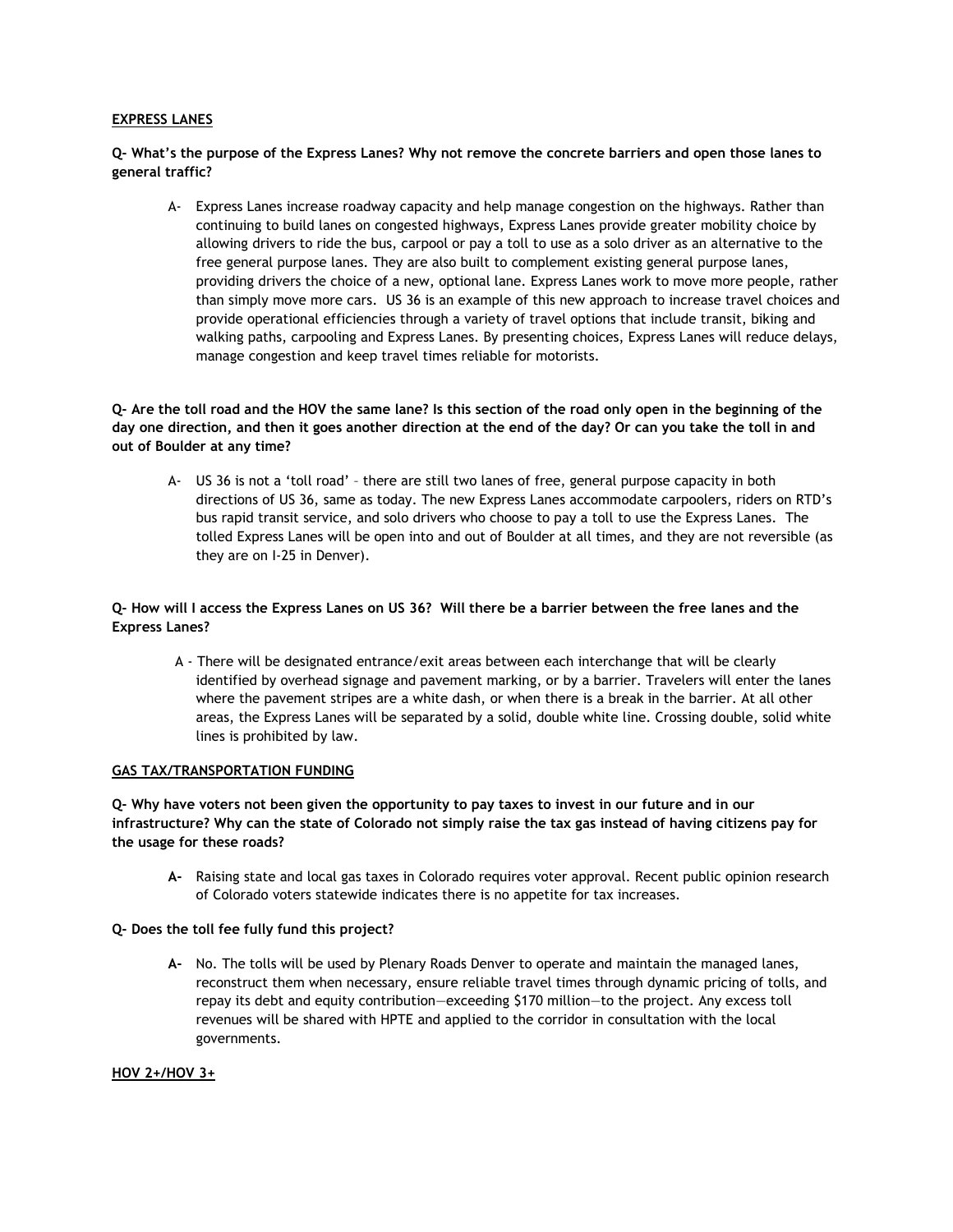# **Q- How many people do I need to have in my car to be a "high occupancy vehicle," and how do I use the Express Lanes for free?**

A- On the new US 36 Express Lanes, carpooling drivers—which means the driver plus one passenger, or HOV 2+--must set up an ExpressToll account and install the switchable transponder to use the lane for free. Also, no later than January 2017, all carpool lanes will require TWO passengers and a driver (HOV 3+). Again, this change is to help ensure the Express Lanes provide users with reliable travel times and levels of service.

# **Q- How will the HOV 2+ or HOV 3+ be enforced?**

A- Local law enforcement agencies on the US 36 corridor and the Colorado State Patrol will enforce the HOV lanes compliance.

# **Q- If it proves to be that there is not the congestion that you are anticipating by the no-later-than January 2017 switch to HOV 3+, why don't you wait until you see the volume of cars before making the switch to HOV3+?**

A- Our traffic analysis indicates that a change to HOV3+ will be necessary no later than January 2017 in order to maintain reliable travel times in the Express Lanes—and to ensure reliable travel times for bus rapid transit service in the Express Lanes, as well.

# **Q- On E470 and the Northwest Parkway, there is not a high occupancy allowance, so all users are charged. Will this change with HOV3+? Will they put in an HOV lane there?**

**A-** E-470 and the Northwest Parkway are tolled roads. The ExpressToll passes will work on both US 36 and these toll roads. However, these toll roads do not have provisions for toll-free travel for highoccupancy vehicles.

# **Q- Why do carpoolers require a switchable transponder? If you have three people at all times, is it possible to drive in the Express Lanes without a transponder?**

**A-** The Switchable HOV Transponder is the only pass that allows you to choose the carpool option and use the lanes for free. If you choose to use the Express Lanes without a pass, the roadway monitoring technology will not recognize your vehicle as an HOV user, and you will be automatically billed for a toll. CDOT encourages all users of US 36 to obtain an ExpressToll pass.

# **HYBRID**

# **Q- Why do hybrid cars get to drive for free when they do not contribute to the gas tax? They get to use the roads all over Colorado, while non-hybrid drivers pay the gas tax** *and* **the tolls?**

**A-** By state law, there is a program that allows a certain number of hybrids to use Express Lanes for free, but it has already reached its maximum amount of vehicles allowed. Hybrids, because they are more fuel efficient, purchase less gasoline which is the primary source of funding for our road system (through the state and federal gas tax), and that is why there is a limit on the number of hybrid vehicle exemptions that are available.

## **MOTORCYCLES**

### **Q- Why are motorcycles required to have an ExpressToll account since they are inherently free on the ExpressToll lanes?**

**A-** Motorcycles can use Express Lanes for free where HOV is also offered. Motorcycle users need an ExpressToll account with a pass so the Express Lanes monitoring technology—which picks up every type of